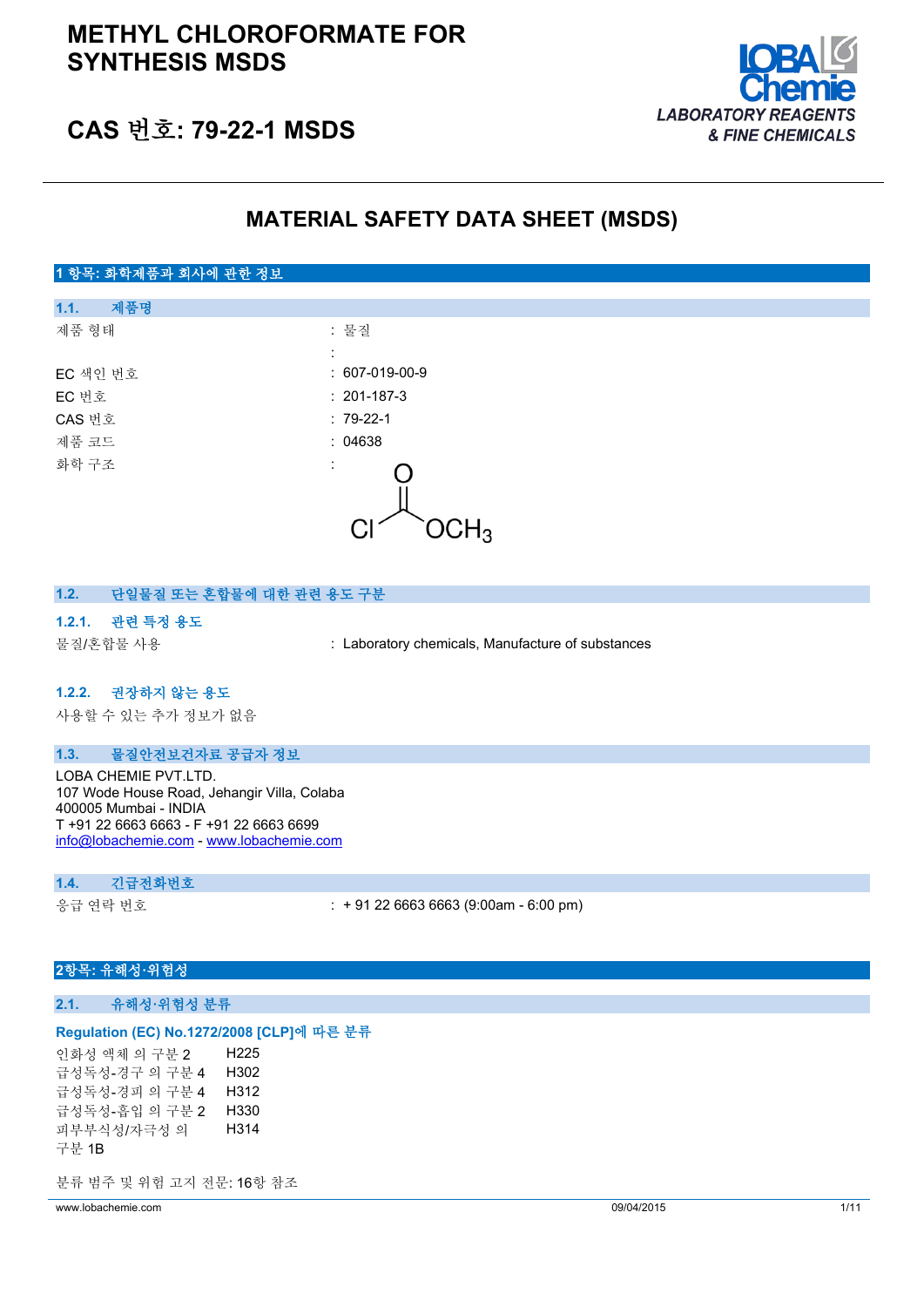물질안전보건자료

#### **Directive 67/548/EEC 또는 Directive 1999/45/EC에 따른 분류**

F; R11 T+; R26 Xn; R21/22 C; R34 Full text of R-phrases: see section 16

# **물리화학적, 인체 건강 및 환경상의악영향**

사용할 수 있는 추가 정보가 없음

| 2.2.<br>예방조치문구를 포함한 경고표지 항목                             |                                                                                                                                                                                                                                                                       |
|---------------------------------------------------------|-----------------------------------------------------------------------------------------------------------------------------------------------------------------------------------------------------------------------------------------------------------------------|
| 규정 (EC) No. 1272/2008에 따른 라벨 표시[CLP]<br>위험 표시 그림문자(CLP) |                                                                                                                                                                                                                                                                       |
| Signal word (CLP)                                       | GHS02<br>GHS05<br>GHS06<br>: 위험                                                                                                                                                                                                                                       |
| 유해·위험 문구(CLP)                                           | : H225 - 고인화성 액체 및 증기<br>H302+H312 - Harmful if swallowed or in contact with skin<br>H314 - Causes severe skin burns and eye damage<br>H330 - 흡입하면 치명적임                                                                                                               |
| 예방 조치 문구(CLP)                                           | : P210 - 열/스파크/화염/뜨거운 표면 으로부터 멀리하십시오 - 금연<br>P280 - 보호장갑·보호의·보안경··안면보호구를 착용하시오.<br>P284 - [In case of inadequate ventilation] wear respiratory protection<br>P305+P351+P338 - 눈에 묻으면 몇 분간 물로 조심해서 씻으시오. 가능하면<br>콘택트렌즈를 제거하시오. 계속 씻으시오<br>P310 - 즉시 의료기관(의사)의 진찰을 받으시오 |

#### **2.3. 기타 정보**

| 3항목: 구성성분의 명칭 및 함유량 |                                      |
|---------------------|--------------------------------------|
| 단일물질<br>3.1.        |                                      |
| 명칭                  | : METHYL CHLOROFORMATE FOR SYNTHESIS |
| CAS 번호              | $: 79-22-1$                          |
| EC 번호               | $: 201 - 187 - 3$                    |
| EC 색인 번호            | $: 607-019-00-9$                     |
|                     |                                      |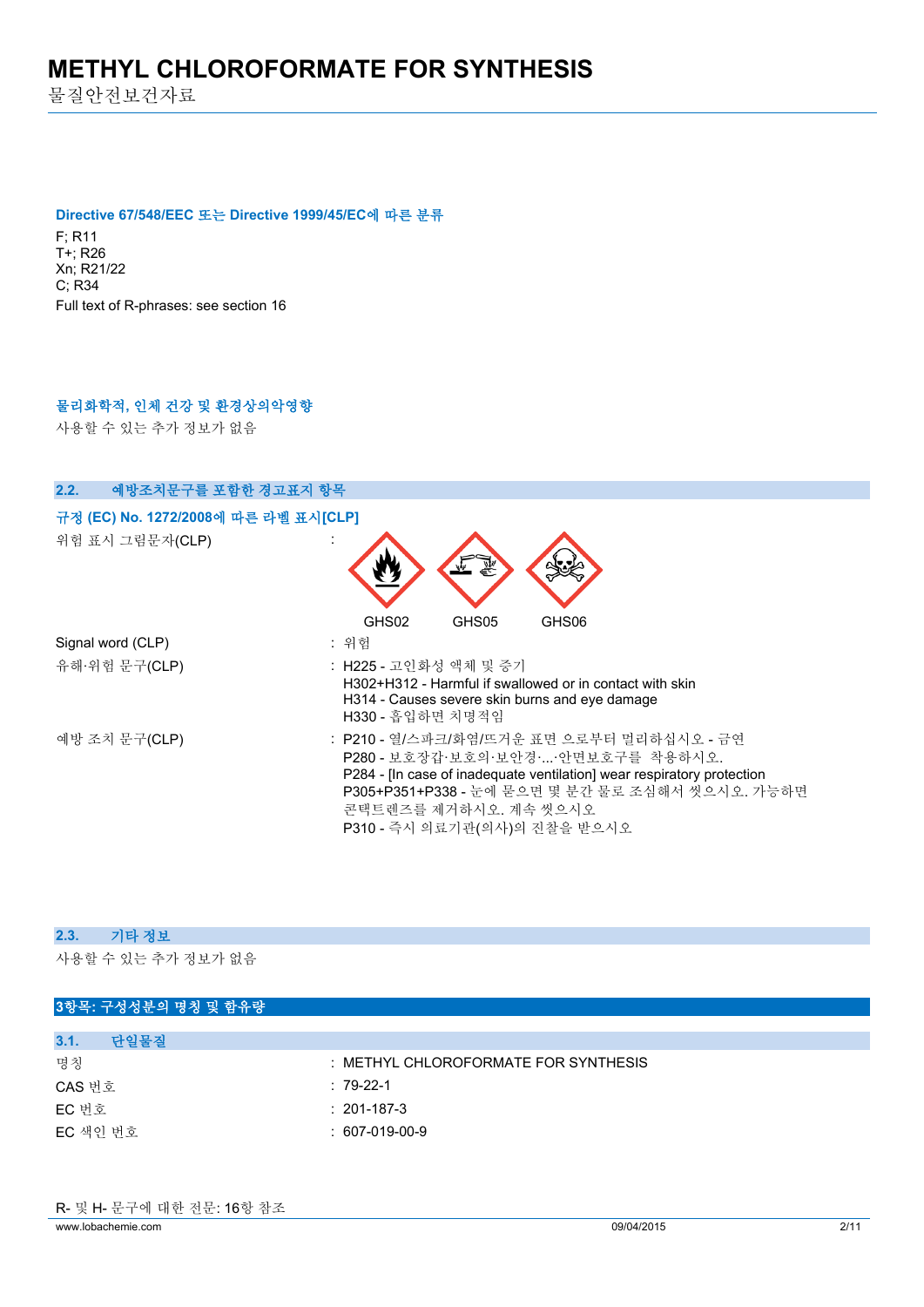물질안전보건자료

#### **3.2. 혼합물**

해당없음

| 4항목: 응급조치요령                        |                                                                                                                                |
|------------------------------------|--------------------------------------------------------------------------------------------------------------------------------|
| 4.1. 응급조치 요령                       |                                                                                                                                |
| 흡입 후 응급 조치                         | : 신선한 공기가 있는 곳으로 옮기고 호흡하기 쉬운 자세로 안정을 취하시오. 즉시<br>의료기관(의사)의 진찰을 받으시오.                                                           |
| 피부 접촉 후 응급 조치                      | : 피부를 물로 씻으시오/샤워하시오. 오염된 모든 의복은 벗거나 제거하시오. 즉시<br>의료기관(의사)의 진찰을 받으시오.  조치를 하시오. 다량의 비누와 물로 씻으시오.<br>다시 사용전 오염된 의류는 세척하시오.       |
| 안구 접촉 후 응급 조치                      | : 몇 분간 물로 조심해서 씻으시오. 가능하면 콘택트렌즈를 제거하시오. 계속 씻으시오.<br>즉시 의료기관(의사)의 진찰을 받으시오.                                                     |
| 섭취 후 응급 조치                         | : 입을 씻어내시오. 불편함을 느끼면 의료기관(의사)의 진찰을 받으시오. 토하게 하지<br>마시오. 즉시 의료기관(의사)의 진찰을 받으시오.                                                 |
| 변이원성<br>4.2.                       |                                                                                                                                |
| 증상/부상                              | : 피부에 심한 화상과 눈에 손상을 일으킴.                                                                                                       |
| 피부 접촉 후 증상/부상                      | : Repeated exposure to this material can result in absorption through skin causing<br>significant health hazard. 피부와 접촉하면 유해함. |
| 안구 접촉 후 증상/부상                      | : 눈에 심한 손상을 일으킴.                                                                                                               |
| 섭취 후 증상/부상                         | : Swallowing a small quantity of this material will result in serious health hazard.                                           |
| 즉각적인 치료 및 특수 치료 필요 여부 표시<br>4.3.   |                                                                                                                                |
| Treat symptomatically.             |                                                                                                                                |
| 5항목: 폭발·화재시 대처방법                   |                                                                                                                                |
| 적절한 소화제<br>5.1.                    |                                                                                                                                |
| 적절한 소화제                            | : dry chemical powder, alcohol-resistant foam, carbon dioxide (CO2).                                                           |
| 부적절한 소화재                           | : Do not use a heavy water stream.                                                                                             |
| 화학물질로부터 생기는 특정 유해성<br>5.2.         |                                                                                                                                |
| 화재 위험                              | : 고인화성 액체 및 증기.                                                                                                                |
| 폭발 위험                              | : May form flammable/explosive vapour-air mixture.                                                                             |
| 소방대원을 위한 조언<br>5.3.                |                                                                                                                                |
| 화재 진압 중 보호                         | : Do not attempt to take action without suitable protective equipment.                                                         |
| 6항목: 누출사고시 대처방법                    |                                                                                                                                |
| 인체를 보호하기 위해 필요한 조치사항 및 보호구<br>6.1. |                                                                                                                                |
| 일반 조치                              | : Remove ignition sources. Use special care to avoid static electric charges. No naked<br>lights. No smoking.                  |

| 6.1.1. 비응급 요원용 |                                   |
|----------------|-----------------------------------|
| 응급 조치          | : Evacuate unnecessary personnel. |

### **6.1.2. 응급 구조대용**

보호 장비 · 기준 기준 기준 기준 기준 기준 기준 가능 작용하시오. 응급 조치

| Ventilate area. |  |
|-----------------|--|
|                 |  |

| 환경을 보호하기 위해 필요한 조치사항<br>6.2. |            |      |
|------------------------------|------------|------|
| 환경으로 배출하지 마시오.               |            |      |
| www.lobachemie.com           | 09/04/2015 | 3/11 |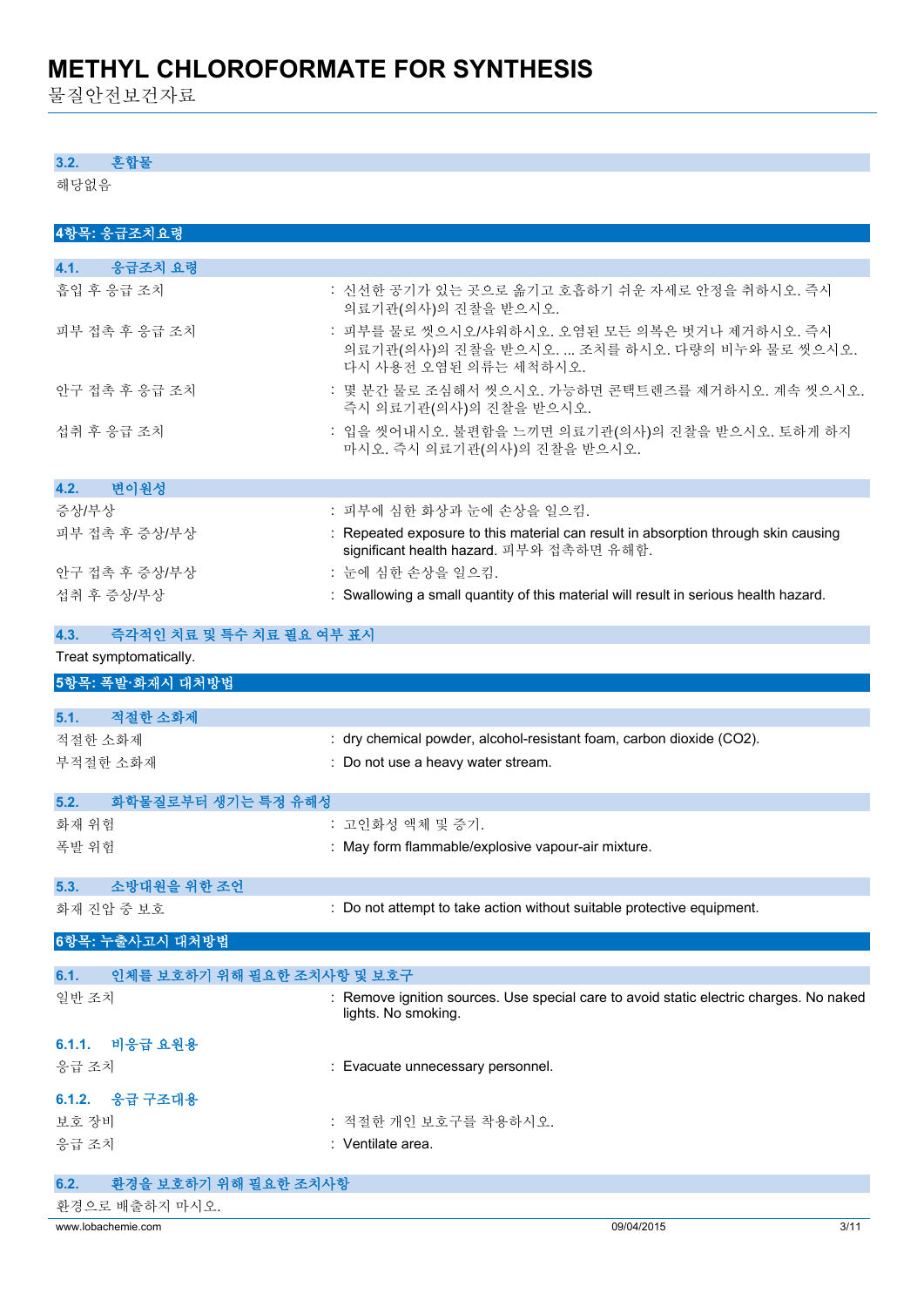물질안전보건자료

| 정화 또는 제거 방법<br>6.3.            |                                                                                                                                                                         |
|--------------------------------|-------------------------------------------------------------------------------------------------------------------------------------------------------------------------|
| 세척 방법                          | : 누출물을 모으시오. On land, sweep or shovel into suitable containers. Soak up spills<br>with inert solids, such as clay or diatomaceous earth as soon as possible.            |
| 기타 항목 참조<br>6.4.               |                                                                                                                                                                         |
| 사용할 수 있는 추가 정보가 없음             |                                                                                                                                                                         |
| 7항목: 취급 및 저장방법                 |                                                                                                                                                                         |
| 안전취급요령<br>7.1.                 |                                                                                                                                                                         |
| 처리 시 위험 가중                     | : Handle empty containers with care because residual vapours are flammable.                                                                                             |
| 안전취급요령                         | : No naked lights. No smoking. 스파크가 발생하지 않는 도구를 사용하시오.<br>분진·흄·가스·미스트·증기·스프레이를 흡입하지 마시오.                                                                                |
| 위생 조치                          | : 이 제품을 사용할 때에는 먹거나, 마시거나 흡연하지 마시오. 취급 후에는  을(를)<br>철저히 씻으시오. 다시 사용전 오염된 의류는 세척하시오.                                                                                     |
| 피해야할 조건을 포함한 안전한 저장 방법<br>7.2. |                                                                                                                                                                         |
| 적절한 공학적 관리                     | : Proper grounding procedures to avoid static electricity should be followed.<br>용기·수용설비를 접지·접합시키시오. 폭발 방지용 전기/환기/조명/ 장비를<br>사용하시오. Comply with applicable regulations. |
| 보관 조건                          | : Keep in fireproof place. 용기를 단단히 밀폐하시오.                                                                                                                               |
| 부적합한 재료                        | : Heat sources.                                                                                                                                                         |
|                                |                                                                                                                                                                         |
| 특정 최종 사용<br>7.3.               |                                                                                                                                                                         |
| 사용할 수 있는 추가 정보가 없음             |                                                                                                                                                                         |
| 8항목: 노출방지 및 개인보호구              |                                                                                                                                                                         |
|                                |                                                                                                                                                                         |

# **8.1. 제어 매개 변수**

| 8.2.<br>노출방지                 |                                   |
|------------------------------|-----------------------------------|
| 손보호                          | : 보호 장갑                           |
| 눈보호                          | : Chemical goggles or face shield |
| 신체 보호                        | : 적절한 보호복을 착용하시오                  |
| 호흡기 보호                       | : 호흡 보호구를 착용하시오                   |
| 9항목: 물리화학적 특성                |                                   |
| 9.1.<br>기본적인 물리화학적 특성에 대한 정보 |                                   |
| 물리적 상태                       | : 액체                              |
| 분자량                          | : 94.5 g/mol                      |
| 색상                           | : Colorless.                      |
| 냄새                           | : 자료없음                            |
| 냄새 역치                        | : 자료없음                            |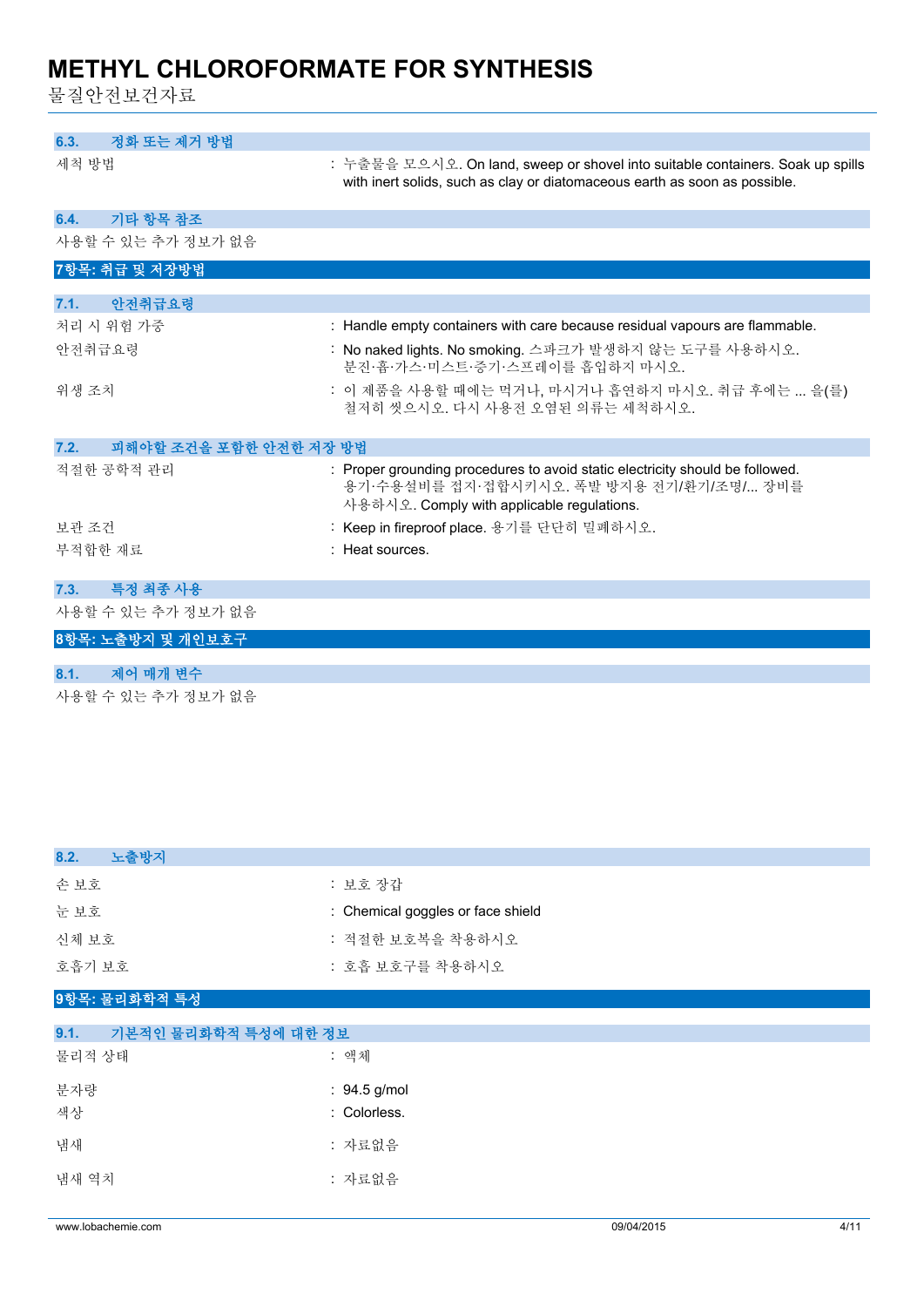물질안전보건자료

| pH                  | : 자료없음                                                 |
|---------------------|--------------------------------------------------------|
| 상대 증발 속도(부틸아세테이트=1) | : 자료없음                                                 |
| 융해점                 | $: -81 °C$                                             |
| 빙점                  | : 자료없음                                                 |
| 초기 끓는점과 끓는점 범위      | $: 70 - 72$                                            |
| 인화점                 | : $10^{\circ}$ C                                       |
| 임계 온도<br>자연발화온도     | : 252 °C<br>: 485 $^{\circ}$ C                         |
| 분해온도                | : 자료없음                                                 |
| 인화성(고체, 기체)         | : 고인화성 액체 및 증기                                         |
| 증기압                 | : $108.5$ mm Hg (at $20^{\circ}$ C)                    |
| 20°C에서의 상대 증기 밀도    | : > 1                                                  |
| 상대 밀도               | : 자료없음                                                 |
| 비중/밀도<br>용해도        | : $1.223$ g/cm <sup>3</sup><br>: 물: Insoluble in water |
| n-옥탄올/물분배계수         | : 자료없음                                                 |
| 점도, 운동학적            | : 자료없음                                                 |
| 점도, 역학적             | : 자료없음                                                 |
| 폭발성                 | : 자료없음                                                 |
| 산화성                 | : 자료없음                                                 |
| 인화 또는 폭발 범위의 상한/하한  | : 자료없음                                                 |

#### **9.2. 그 밖의 참고사항**

사용할 수 있는 추가 정보가 없음

### **10항목: 안정성 및 반응성**

**10.1. 반응성**

Thermal decomposition generates : Corrosive vapours.

#### **10.2. 화학적 안정성**

고인화성 액체 및 증기. May form flammable/explosive vapour-air mixture.

#### **10.3. 유해 반응의 가능성**

사용할 수 있는 추가 정보가 없음

# **10.4. 피해야 할 조건**

Open flame. 직사광선.

### **10.5. 피해야 할 물질**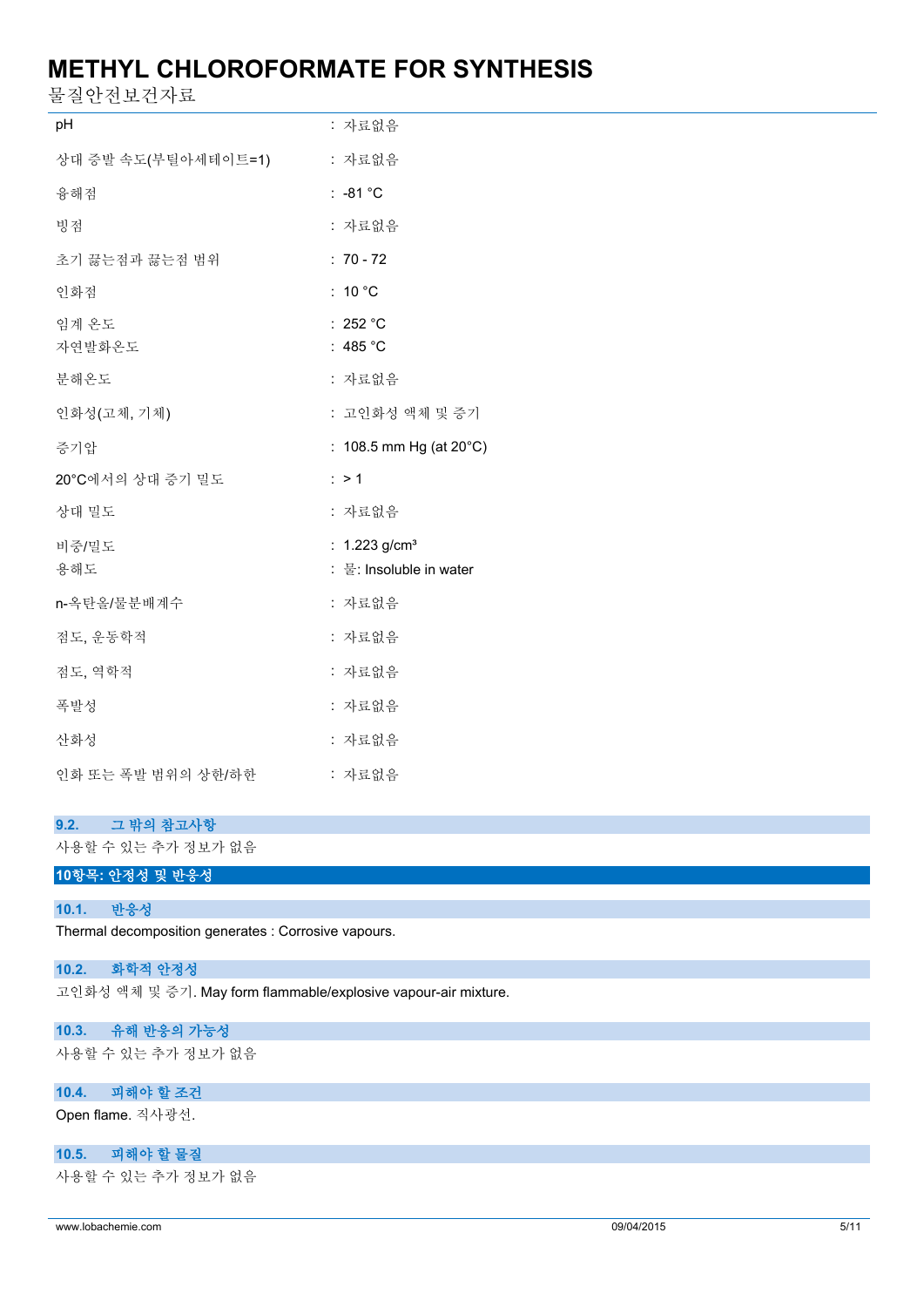물질안전보건자료

#### **10.6. 분해시 생성되는 유해물질**

May release flammable gases. Thermal decomposition generates : Corrosive vapours.

| 11항목: 독성에 관한 정보 |  |
|-----------------|--|
|-----------------|--|

| 11.1. 독성에 대한 정보   |                                                 |
|-------------------|-------------------------------------------------|
| 급성 독성             | : 경구: 삼키면 유해함. 경피: 피부와 접촉하면 유해함. 흡입: 흡입하면 치명적임. |
| 피부 부식성 / 자극성      | : Causes severe skin burns and eye damage.      |
| 심한 눈손상 또는 자극성     | : 심각한 안구 손상, 범주 1, 암묵적                          |
| 호흡기 또는 피부 과민성     | : 분류되지 않음                                       |
| 생식세포 돌연변이 유발성     | : 분류되지 않음                                       |
| 발암성               | : 분류되지 않음                                       |
| 생식독성              | : 분류되지 않음                                       |
| 특정 표적장기 독성 (1회노출) | : 분류되지 않음                                       |
|                   |                                                 |
| 흡인유해성             | : 분류되지 않음                                       |

인체 건강에 미치는 잠재적 악성 효과 및 증상 : 삼키면 유해함. 피부와 접촉하면 유해함.

**12항목: 환경에 미치는 영향**

**12.1. 독성**

사용할 수 있는 추가 정보가 없음

#### **12.2. 잔류성 및 분해성**

사용할 수 있는 추가 정보가 없음

### **12.3. 생물농축성**

사용할 수 있는 추가 정보가 없음

#### **12.4. 토양이동성**

사용할 수 있는 추가 정보가 없음

#### **12.5. PBT 및 vPvB 평가 결과**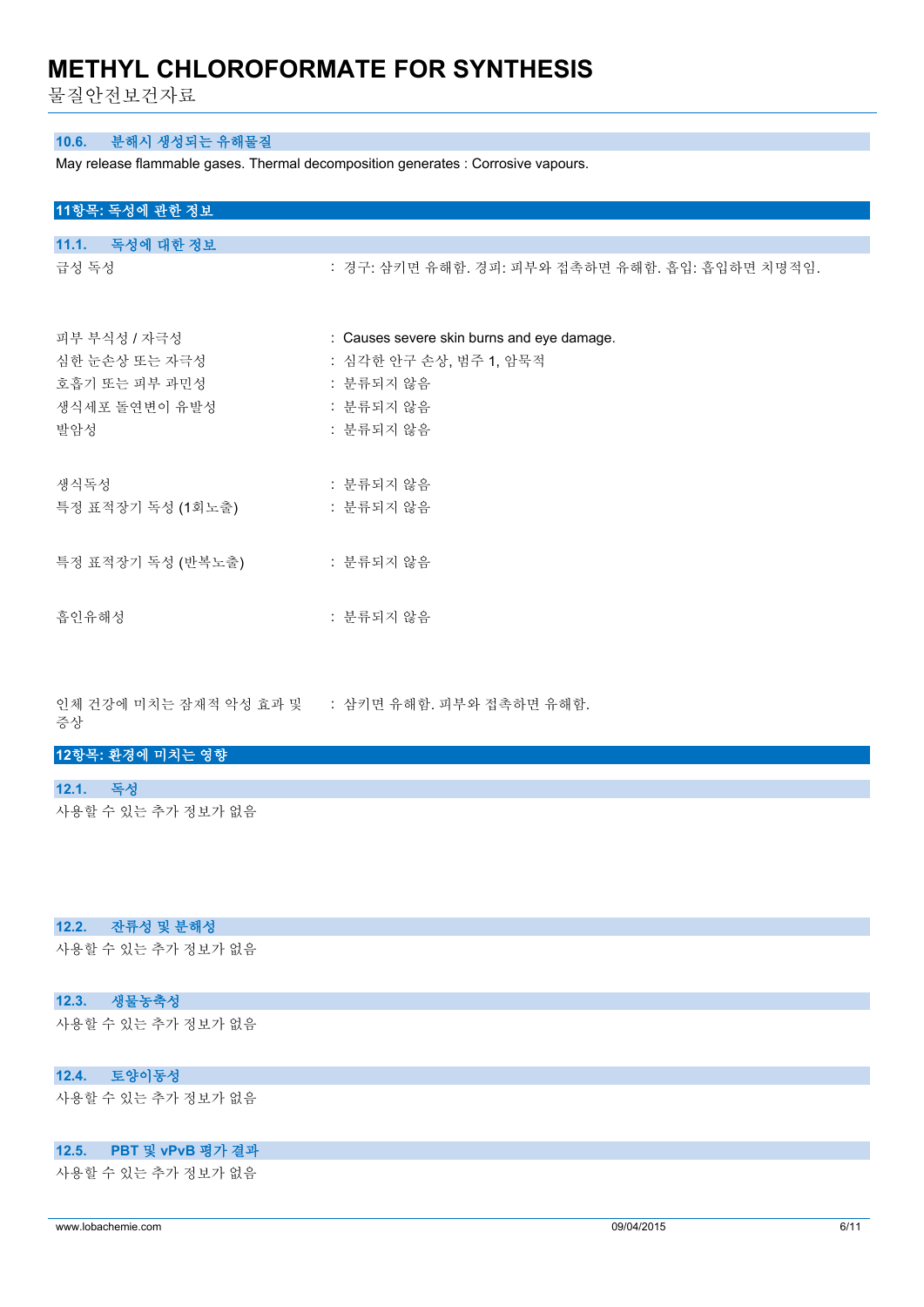물질안전보건자료

# **12.6. 기타 유해 영향**

사용할 수 있는 추가 정보가 없음

### **13항목: 폐기시 주의사항**

| 폐기물 처리법<br>13.1.                              |                                                                             |
|-----------------------------------------------|-----------------------------------------------------------------------------|
| Product/Packaging disposal<br>recommendations | :  내용물과 용기를 폐기하시오.                                                          |
| 추가 정보                                         | : Handle empty containers with care because residual vapours are flammable. |

# **14항목: 운송에 필요한 정보**

ADR / RID / IMDG / IATA / ADN 에 따름

| 14.1. 유엔번호(UN No.)                   |                                                                      |
|--------------------------------------|----------------------------------------------------------------------|
| UN-번호(ADR)                           | : 1238                                                               |
| UN-번호 (IMDG)                         | : 1238                                                               |
| UN-번호(IATA)                          | : 1238                                                               |
| UN-번호(ADN)                           | : 1238                                                               |
| UN-번호(RID)                           | : 1238                                                               |
|                                      |                                                                      |
| 적정선적명<br>14.2.                       |                                                                      |
| 고유 운송 명칭(ADR)                        | : METHYL CHLOROFORMATE                                               |
| Proper Shipping Name (IMDG)          | : METHYL CHLOROFORMATE                                               |
| 고유 운송 명칭(IATA)                       | : METHYL CHLOROFORMATE                                               |
| 고유 운송 명칭(ADN)                        | : METHYL CHLOROFORMATE                                               |
| 고유 운송 명칭(RID)                        | : METHYL CHLOROFORMATE                                               |
| Transport document description (ADR) | : UN 1238 METHYL CHLOROFORMATE, 6.1 (3+8), I, (C/D)                  |
| 운송 문서 기술 (IMDG)                      | : UN 1238 METHYL CHLOROFORMATE, 6.1 $(3+8)$ , I $(5^{\circ}$ C c.c.) |
| 운송 문서 기술 (IATA)                      | : UN 1238 METHYL CHLOROFORMATE, 6.1, I                               |
| 운송 문서 기술 (ADN)                       | : UN 1238 METHYL CHLOROFORMATE, $6.1$ (3+8), I                       |
| 운송 문서 기술 (RID)                       | : UN 1238 METHYL CHLOROFORMATE, 6.1 (3+8), I                         |
|                                      |                                                                      |

### **14.3. 운송에서의 위험성 등급**

| ADR                 |
|---------------------|
| 운송 위험 분류 (ADR)      |
| Danger labels (ADR) |
|                     |
|                     |



 $: 6.1 (3, 8)$  $\therefore$  6.1, 3, 8

:

### **IMDG**

운송 위험 분류 (IMDG) : 6.1 (3, 8) Danger labels (IMDG) : 6.1, 3, 8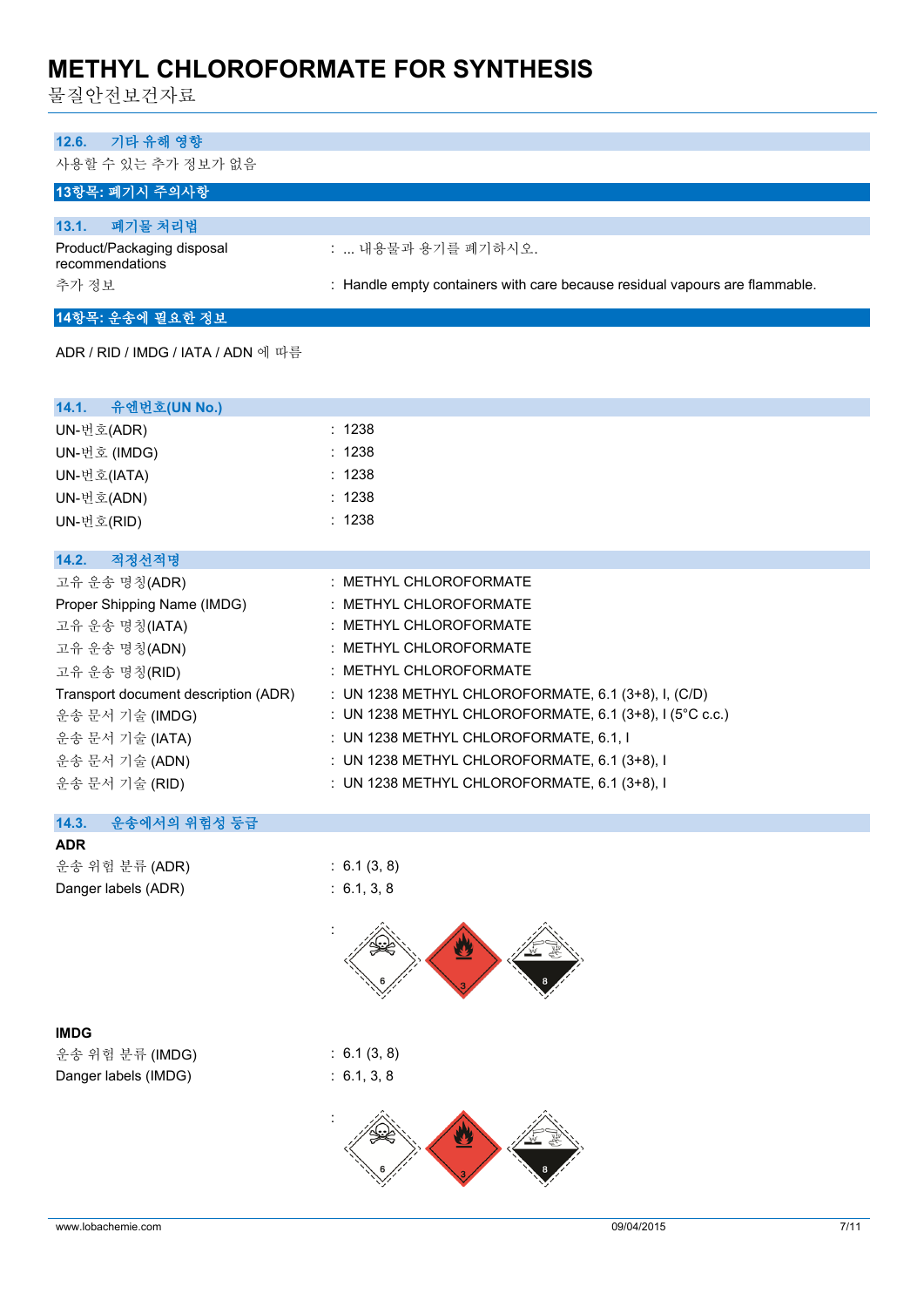물질안전보건자료

| <b>IATA</b>                                                  |                            |
|--------------------------------------------------------------|----------------------------|
| 운송 위험 분류 (IATA)<br>위험 표지 라벨(IATA)                            | : 6.1(3, 8)<br>: 6.1, 3, 8 |
|                                                              |                            |
|                                                              |                            |
| <b>ADN</b>                                                   |                            |
| 운송 위험 분류 (ADN)                                               | : 6.1(3, 8)                |
| Danger labels (ADN)                                          | : 6.1, 3, 8                |
|                                                              |                            |
|                                                              |                            |
| <b>RID</b>                                                   |                            |
| 운송 위험 분류 (RID)                                               | : 6.1(3, 8)                |
| Danger labels (RID)                                          | : 6.1, 3, 8                |
|                                                              |                            |
| 용기등급<br>14.4.                                                |                            |
| 포장 등급(ADR)                                                   | $\pm$ 1                    |
| 포장 등급(IMDG)                                                  | $\pm$ 1                    |
| 포장 그룹(IATA)                                                  | $\pm$ 1                    |
| 포장 그룹(ADN)                                                   | $\pm$ 1<br>$\pm$ 1         |
| 포장 등급(RID)                                                   |                            |
| 환경 유해성<br>14.5.                                              |                            |
| 환경에 위험                                                       | : No                       |
| 해양오염물질<br>그 밖의 참고사항                                          | : No<br>: 가용 추가 정보 없음      |
|                                                              |                            |
| 14.6.<br>사용자를 위한 특별 주의사항                                     |                            |
| - 내륙 수송                                                      |                            |
| 분류 코드(UN)                                                    | $:$ TFC                    |
| 특수 공급(ADR)                                                   | : 354                      |
| 일정량(ADR)                                                     | $\therefore$ 0             |
| 극소량(ADR)                                                     | $\colon$ EO                |
| Packing instructions (ADR)<br>Mixed packing provisions (ADR) | : P602<br>: MP8, MP17      |

: T22

: TP2, TP35

Portable tank and bulk container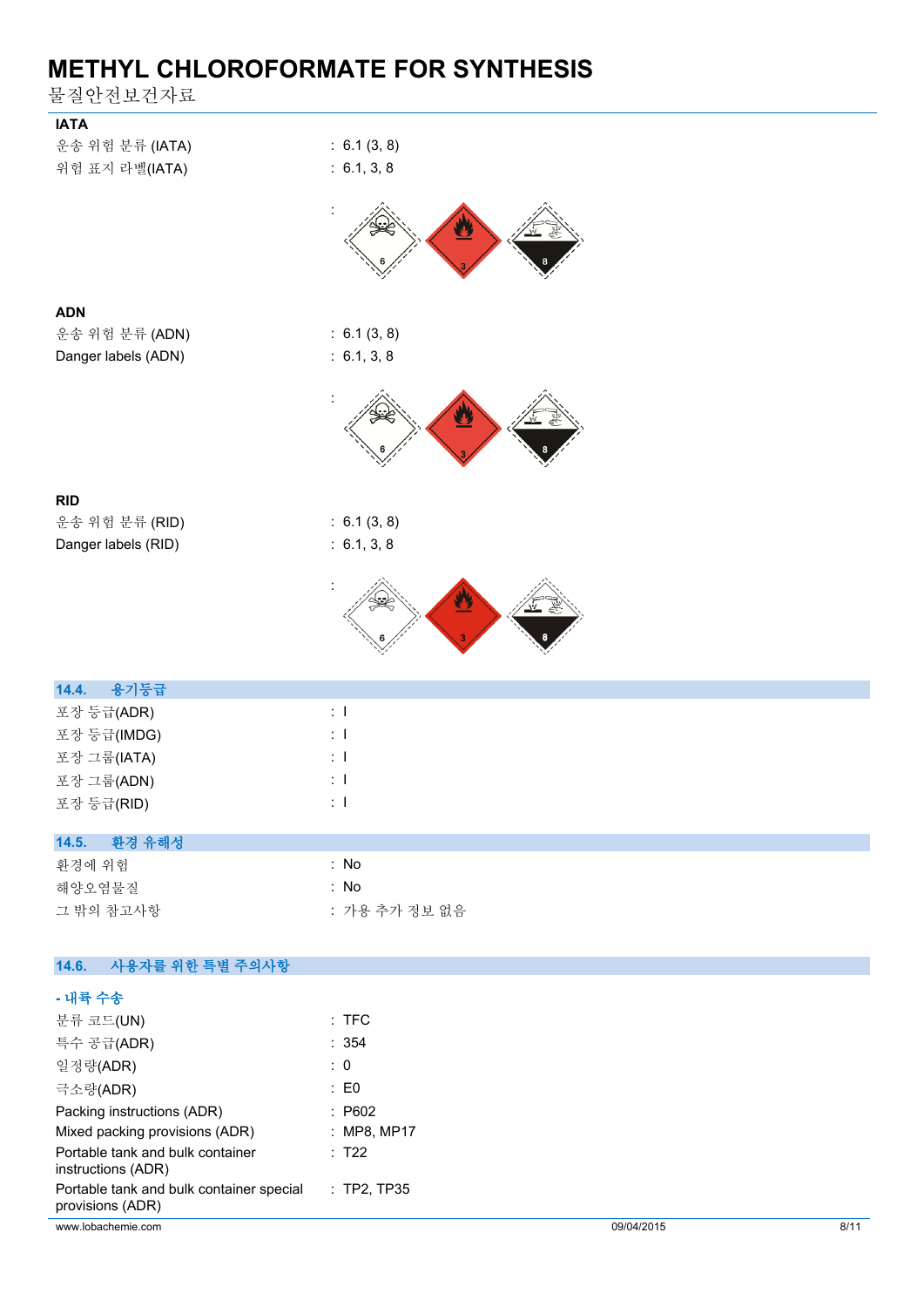물질안전보건자료

| Tank code (ADR)                                                                              | : L15CH                  |
|----------------------------------------------------------------------------------------------|--------------------------|
| Tank special provisions (ADR)                                                                | : TU14, TU15, TE19, TE21 |
| 탱크 수송용 차량                                                                                    | : FL                     |
| 운송 범주(ADR)                                                                                   | :1                       |
| Special provisions for carriage - Loading, : CV1, CV13, CV28<br>unloading and handling (ADR) |                          |
| Special provisions for carriage - Operation : S2, S9, S14<br>(ADR)                           |                          |
| 위험 식별 번호(Kemler 번호)                                                                          | : 663                    |
| 오렌지 플레이트                                                                                     | 663<br>1238              |
|                                                                                              | : C/D                    |
| 터널 제한 코드 (ADR)                                                                               |                          |
| EAC 코드                                                                                       | : 2WE                    |
| APP 코드                                                                                       | : $A(f)$                 |
| - 해상 운송                                                                                      |                          |
| Special provision (IMDG)                                                                     | : 354                    |
| Limited quantities (IMDG)                                                                    | 0                        |
| 극소량(IMDG)                                                                                    | : E0                     |
| Packing instructions (IMDG)                                                                  | P602                     |
| Tank instructions (IMDG)                                                                     | T22                      |
| Tank special provisions (IMDG)                                                               | TP2, TP13, TP35          |
| EmS-No. (Fire)                                                                               | : F-E                    |
| EmS-No. (Spillage)                                                                           | $: S-C$                  |
| Stowage category (IMDG)                                                                      | : D                      |
| Stowage and handling (IMDG)                                                                  | $:$ SW2                  |
| Segregation (IMDG)                                                                           | : SG5, SG8               |
| 인화점 (IMDG)                                                                                   | $: 5^{\circ}$ C c.c.     |
| MFAG-번호                                                                                      | : 155                    |
| - 항공 운송                                                                                      |                          |
| PCA 제한 수량(IATA)                                                                              | : Forbidden              |
| PCA 제한 수량 최대 순수량(IATA)                                                                       | : Forbidden              |
| PCA 포장 지침(IATA)                                                                              | : Forbidden              |
| PCA 최대 순수량(IATA)                                                                             | : Forbidden              |
| CAO 포장 지침(IATA)                                                                              | : Forbidden              |
| CAO 최대 순수량(IATA)                                                                             | : Forbidden              |
| ERG 코드(IATA)                                                                                 | : 6F                     |
| - 국내 수로 운송                                                                                   |                          |
| 분류 코드(ADN)                                                                                   | $:$ TFC                  |
|                                                                                              | : 354, 802               |
| 특별 공급(ADN)                                                                                   |                          |
| 일정량(ADN)                                                                                     | : 0                      |
| 극소량(ADN)                                                                                     | $\therefore$ EO          |
| Equipment required (ADN)                                                                     | $:$ PP, EP, EX, TOX, A   |
| Ventilation (ADN)                                                                            | : VE01, VE02             |
| Number of blue cones/lights (ADN)                                                            | :2                       |
| - 철도 수송                                                                                      |                          |
| Classification code (RID)                                                                    | $:$ TFC                  |
| 특별 공급(RID)                                                                                   | : 354                    |
|                                                                                              |                          |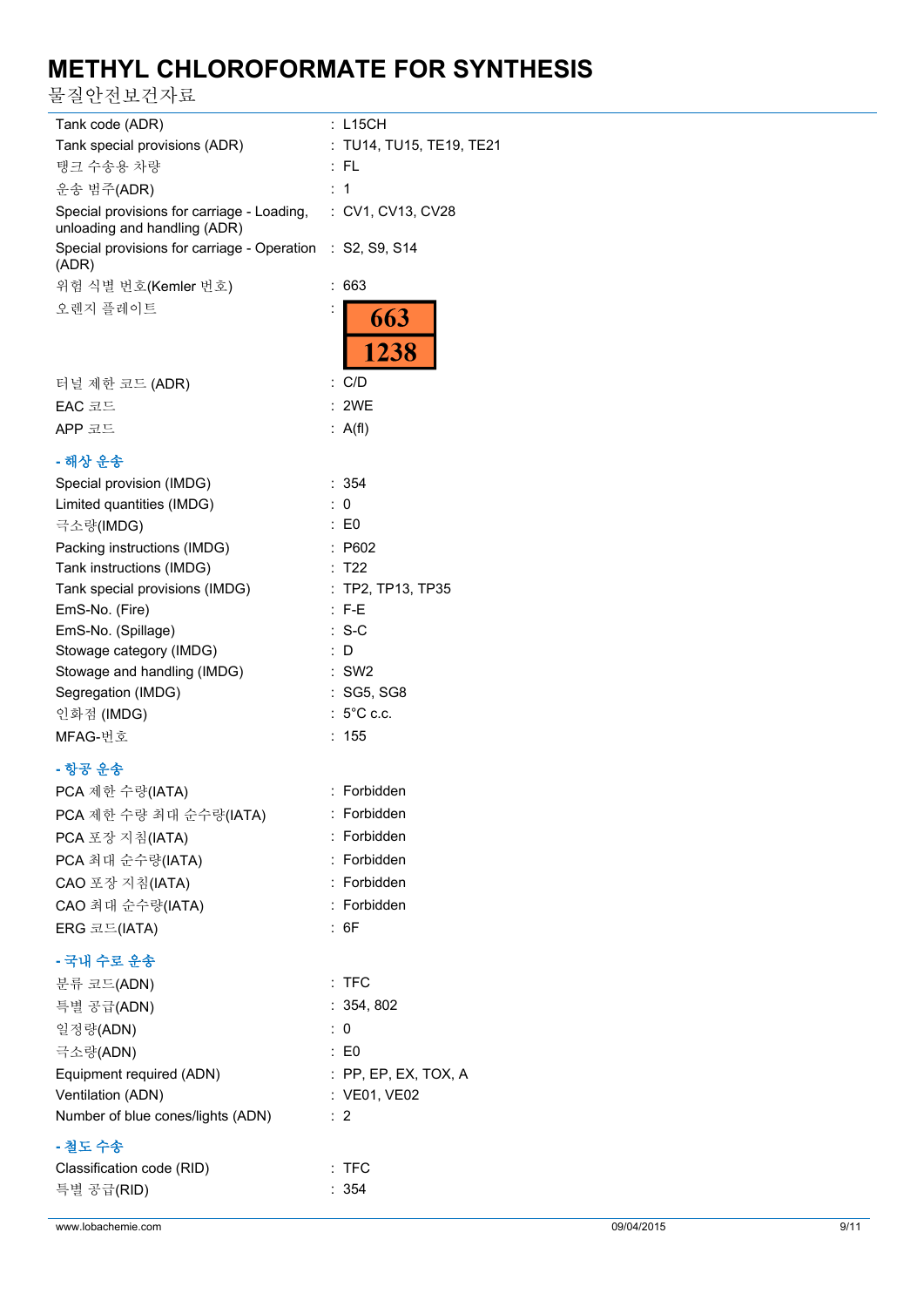물질안전보건자료

| 한정 수량(RID)                                                       | $\therefore$ 0                       |
|------------------------------------------------------------------|--------------------------------------|
| 극소량(RID)                                                         | $\pm 50$                             |
| Packing instructions (RID)                                       | : P602                               |
| Mixed packing provisions (RID)                                   | $:$ MP8, MP17                        |
| Portable tank and bulk container<br>instructions (RID)           | $\cdot$ T22                          |
| Portable tank and bulk container special<br>provisions (RID)     | $:$ TP2, TP35                        |
| Tank codes for RID tanks (RID)                                   | : L15CH                              |
| Special provisions for RID tanks (RID)                           | : TU14, TU15, TU38, TE21, TE22, TE25 |
| 운송 범주(RID)                                                       | : 1                                  |
| Special provisions for carriage – Loading<br>and unloading (RID) | : CW13, CW28, CW31                   |
| Hazard identification number (RID)                               | : 663                                |

**14.7. MARPOL 73/78 별첨 II 및 IBC 코드에 따른 대량 운송** 해당없음

### **15항목: 법적 규제현황**

### **15.1. 안전, 보건 및 환경과 관련하여 단일물질 또는 혼합물에 대한 특별 규정/법규**

#### **15.1.1. EU 규정**

REACH의 별첨 XVII 규제사항에 따른 제한 없음

METHYL CHLOROFORMATE FOR SYNTHESIS is not on the REACH Candidate List METHYL CHLOROFORMATE FOR SYNTHESIS is not on the REACH Annex XIV List

### **15.1.2. 국가 규정**

### **독일**

| AwSV/VwVwS Annex reference                                                     | : Water hazard class (WGK) 2, hazardous to water (Classification according to<br>VwVwS, Annex 2; WGK No 1138) |
|--------------------------------------------------------------------------------|---------------------------------------------------------------------------------------------------------------|
| 12th Ordinance Implementing the Federal<br>Immission Control Act - 12. BlmSchV | : 12차 BlmSchV(배출 방지 법령) (심각한 사고에 대한 규정) 미대상                                                                   |

| Class for fire hazard         | : Class I-1                                                                                              |
|-------------------------------|----------------------------------------------------------------------------------------------------------|
| Store unit                    | $: 1$ liter                                                                                              |
| <b>Classification remarks</b> | : F <가연성 액체 2>; Emergency management guidelines for the storage of<br>flammable liquids must be followed |
| 덴마크 규정 권장사항                   | : Young people below the age of 18 years are not allowed to use the product                              |
|                               | Pregnant/breastfeeding women working with the product must not be in direct<br>contact with the product  |